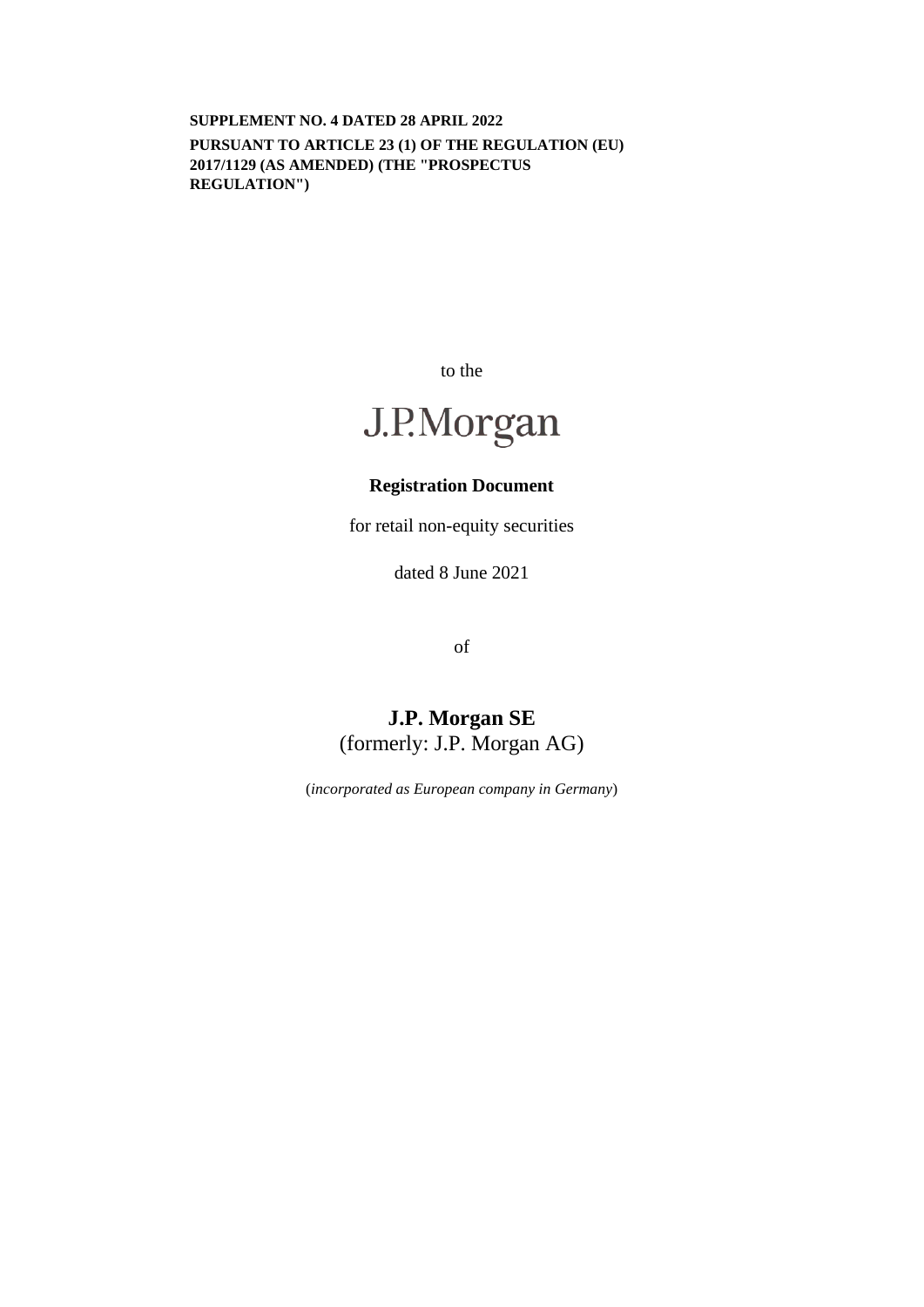The significant new factor resulting in this supplement (the "**Supplement**") to the registration document of J.P. Morgan AG dated 8 June 2021 (the "**Registration Document**") is the publication of the Registration Document of J.P. Morgan Structured Products B.V. dated 20 April 2022 (the "**JPMSP Registration Document**") which has been approved by the Commission de Surveillance du Secteur Financier in Luxembourg ("**CSSF**") on 20 April 2022. The information in the JPMSP Registration Document is incorporated by reference into the Registration Document by way of this Supplement.

#### **I. Amendments to section "II. Risk Factors"**

*The fourth paragraph of the subsection "1. Risks affecting JPMSE as an affiliate of JPMorgan Chase" on page 4 of the Registration Document shall be replaced as follows:* 

"These risks in relation to JPMorgan Chase are set out in more detail at pages 4 to 40 of the registration document of J.P. Morgan Structured Products B.V. dated 20 April 2022 which has been approved by the Commission de Surveillance de Secteur Finance in Luxembourg (the "**JPMSP Registration Document**") and are hereby incorporated by reference into this Registration Document. The risks affecting JPMorgan Chase include:"

#### **II. Amendments to section "IV. J.P. MORGAN SE"**

- *1) In the subsection "13. Information incorporated by reference" on pages 25 et seq. of the Registration Document the bullet points contained in the first paragraph shall be replaced as follows:* 
	- "(i) the audited annual report of JPMSE for the financial year ended 31 December 2020 (the "**JPMSE 2020 Annual Report**");
	- (ii) the audited annual report of JPMSE for the financial year ended 31 December 2019 (the "**JPMSE 2019 Annual Report**"); and
	- (iii) the registration document of J.P. Morgan Structured Products B.V. dated 20 April 2022 which has been approved by the Commission de Surveillance de Secteur Finance in Luxembourg (the "**JPMSP Registration Document**")."
- *2) In the subsection "13. Information incorporated by reference" on page 26 of the Registration Document the information "Fourth Supplement to the JPMSP Registration Document" (which has been incorporated by the supplement dated 17 March 2022) in the table contained in the third paragraph shall be replaced by the following information:*

### **From the JPMSP Registration Document** Risk Factors / Subsections 1. to 5. Pages 4 to 40 II. / Page 4

"

"

*3) In the subsection "13. Information incorporated by reference" on pages 26 et seq. of the Registration Document the bullet points contained in the last paragraph shall be replaced as follows:*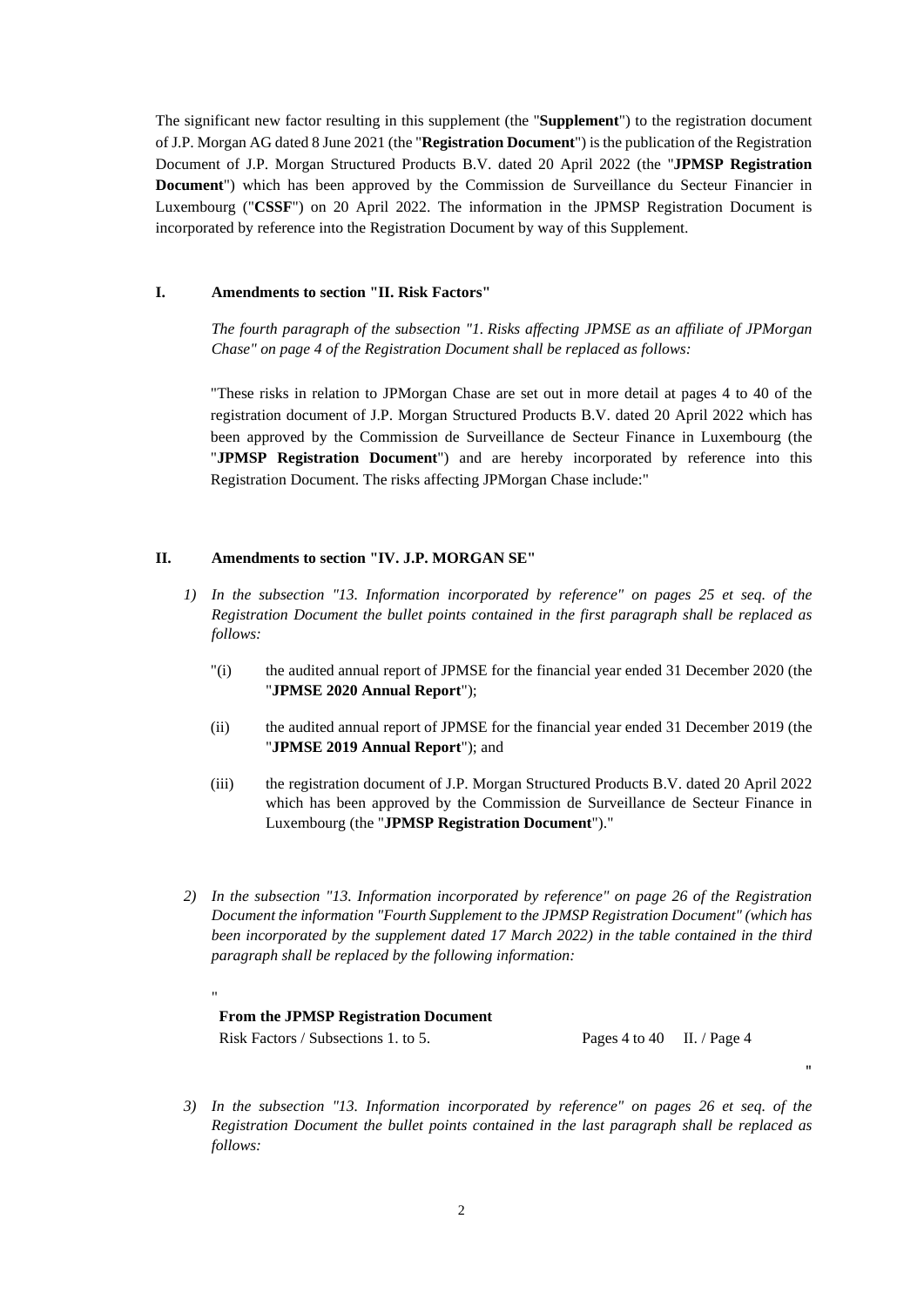- "(i) the JPMSE 2020 Annual Report at: [https://www.jpmorgan](https://www.jpmorgan-zertifikate.de/globalassets/library/legal-documents/items/2020_annual_report_english.pdf)[zertifikate.de/globalassets/library/legal](https://www.jpmorgan-zertifikate.de/globalassets/library/legal-documents/items/2020_annual_report_english.pdf)documents/items/2020\_annual\_report\_english.pdf;
- (ii) The JPMSE 2019 Annual Report at: [https://www.jpmorgan](https://www.jpmorgan-zertifikate.de/globalassets/library/legal-documents/items/jpmag_2019_annual_report_english.pdf)[zertifikate.de/globalassets/library/legal](https://www.jpmorgan-zertifikate.de/globalassets/library/legal-documents/items/jpmag_2019_annual_report_english.pdf)documents/items/jpmag\_2019\_annual\_report\_english.pdf; and
- (iii) the JPMSP Registration Document will be available at: [https://www.jpmorgan](https://www.jpmorgan-zertifikate.de/globalassets/library/legal-documents/items/jpmsp-registration-document--20-april-2022-final-version.pdf)[zertifikate.de/globalassets/library/legal-documents/items/jpmsp-registration-document--](https://www.jpmorgan-zertifikate.de/globalassets/library/legal-documents/items/jpmsp-registration-document--20-april-2022-final-version.pdf) [20-april-2022-final-version.pdf."](https://www.jpmorgan-zertifikate.de/globalassets/library/legal-documents/items/jpmsp-registration-document--20-april-2022-final-version.pdf)